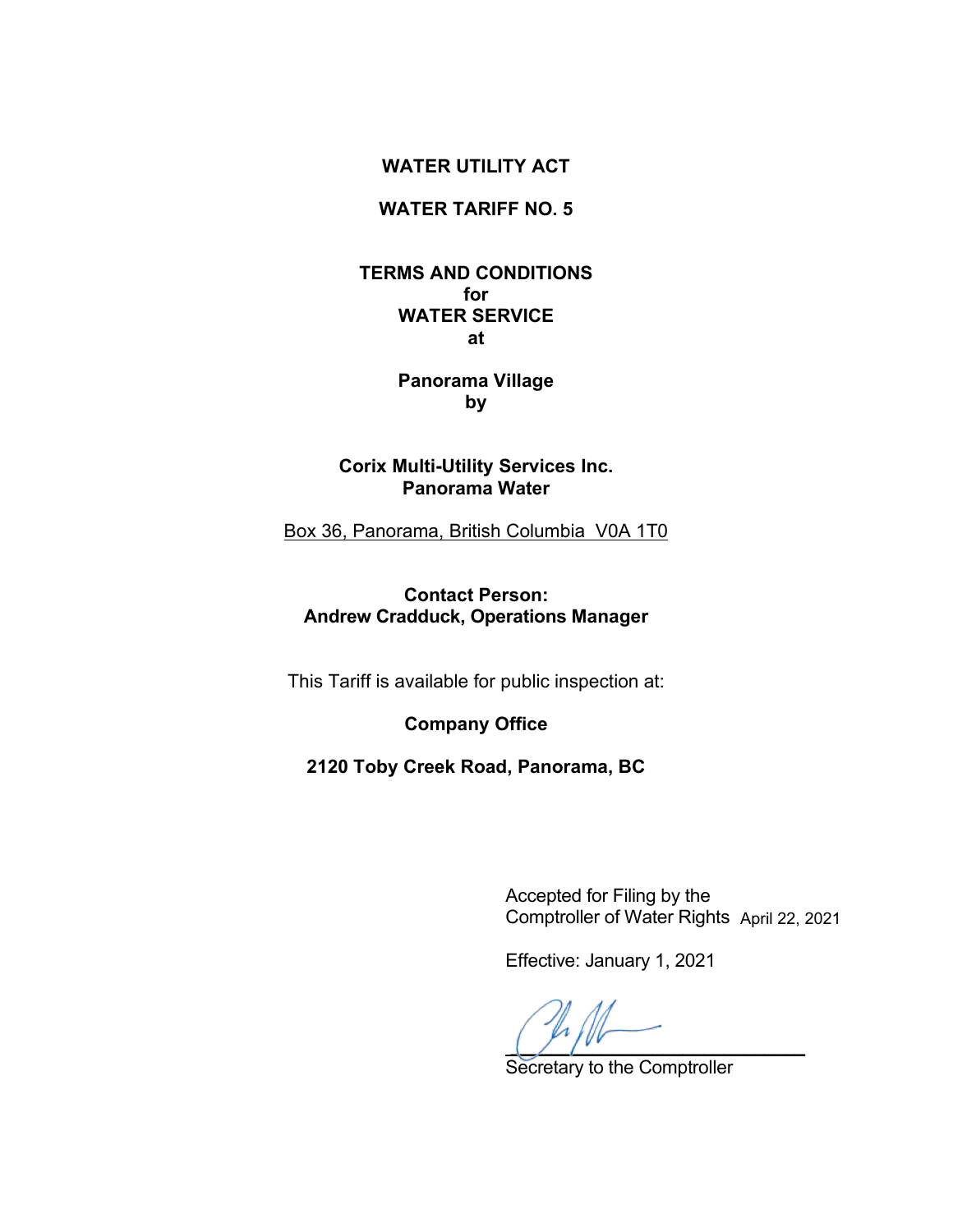## **Definitions**

In this tariff the following definitions shall apply:

- (a) "Authorized Premises" means premises which are entitled to, and authorized for, service in accordance with the Certificate of Public Convenience and Necessity of the Utility:
- (b) "Bed Unit" is a unit of measurement used to determine the relative number of occupants and is based on the floor area typically required to provide overnight accommodation for one person. The following Bed Units are assigned:
	- i. residential single family dwelling  $= 10$  Bed Units (beginning January 2011) unless notification received by Utility stating indicting smaller residence qualifying for 6 Bed Units
	- ii. residential condominium or townhouse:
		- $(i)$  up to 55 square meters = 2 Bed Units
		- (ii) between 56 and 100 square meters = 3 Bed Units
		- (iii) in excess of 100 square meters  $=$  4 Bed Units
	- iii. commercial customers according to size of water meter:
		- $(i)$  5/8" meter = 10 bed units
		- $(ii)$  1" meter = 25 bed units
		- (iii)  $1\frac{1}{2}$ " meter = 50 bed units
		- $(iv)$  2" or larger meter = 80 bed units
- (c) "Comptroller" means the Comptroller of Water Rights under the *Water Act* and includes a deputy comptroller or a person appointed by the minister as acting comptroller;
- (d) "Customer" means any person who is the owner or lessee of an authorized premises;
- (e) "Domestic Service" means in-house use plus lawn & garden sprinkling to a maximum area of 1/10 of an acre;
- (f) "Premises" means land and buildings thereon;
- (g) "Rate" includes: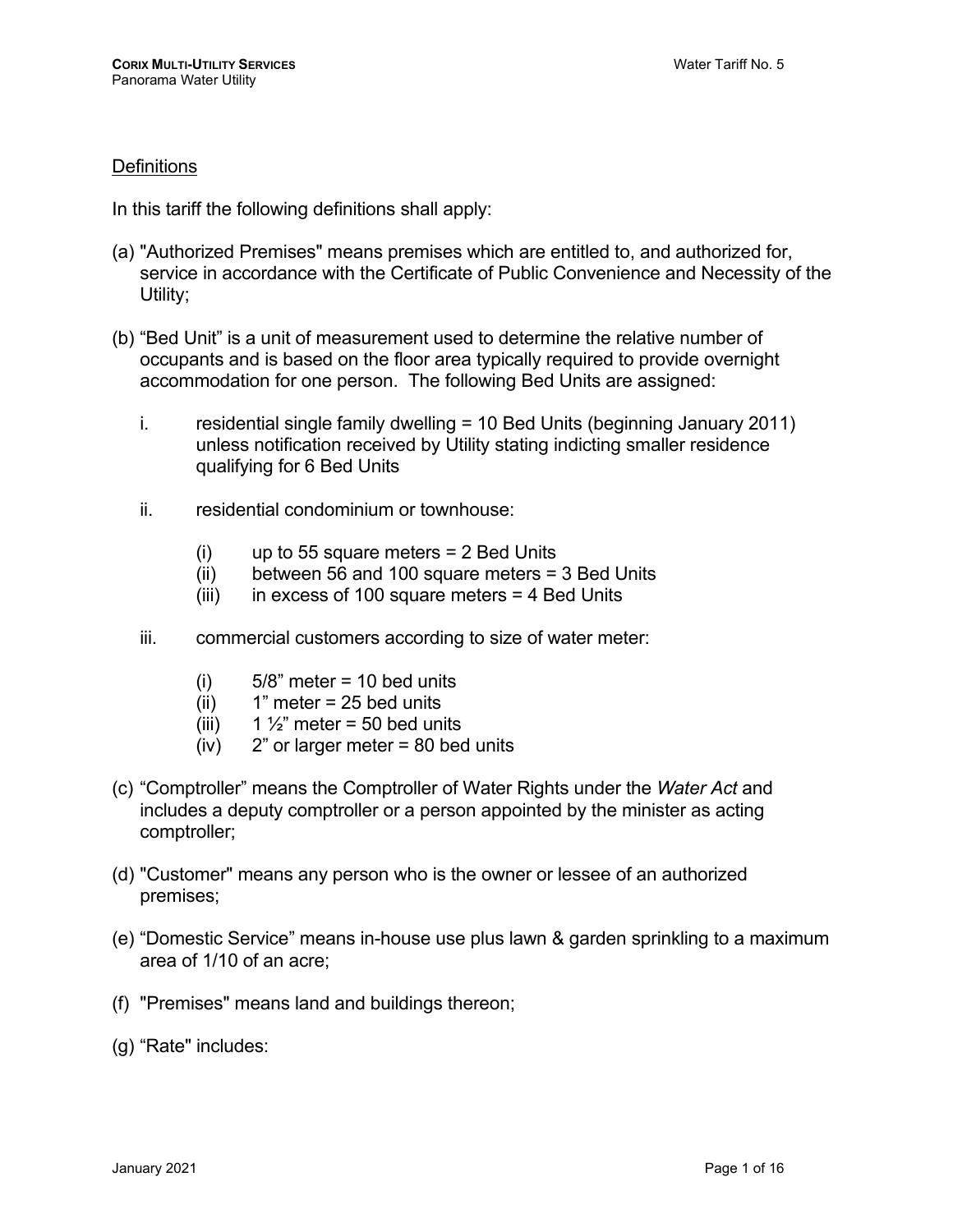- i. a general, individual or joint rate, fee, charge, rental or other compensation of the **Utility**
- ii. a schedule or tariff respecting a rate;
- (h) "Service" shall include:
	- i. the supply of water provided by the Utility to the customer,
	- ii. the plant, equipment, apparatus, appliances, property and facilities employed by or in connection with the utility in providing the supply of water to the property line of the premise.

(i) "Unit" means a building of accommodation occupied separately or to be occupied separately by an owner or lessee and, which either separately or jointly with other units, receives service from a connection to the Utility's waterworks and, without restricting the generality of the foregoing, includes the separate units of accommodation in all dwellings.

(j) "Utility" means Corix Multi-Utility Services Inc. Panorama Water

#### **Terms and Conditions**

1. Application for Service

For authorized premises, charges for service are intended to recover the Utility's costs. The following charges are applicable depending upon the circumstances:

- (a) At the time an application is made for service to premises which had not previously been connected for service, the applicable charge shown in Schedule "A(a)" for residential service or "A(b)" for commercial service of this tariff shall be paid by the applicant.
- (b) A turn-on fee of \$50.00 shall be applicable when:
	- (i) a turn-on of a valve at an existing curb-stop is made at a date after the service connection was installed;
	- (ii) a customer becomes re-connected after service has been shut-off at the request of the customer, for non-payment of rates, or for violation of these terms and conditions.
- (c) There is no charge for service shut-off.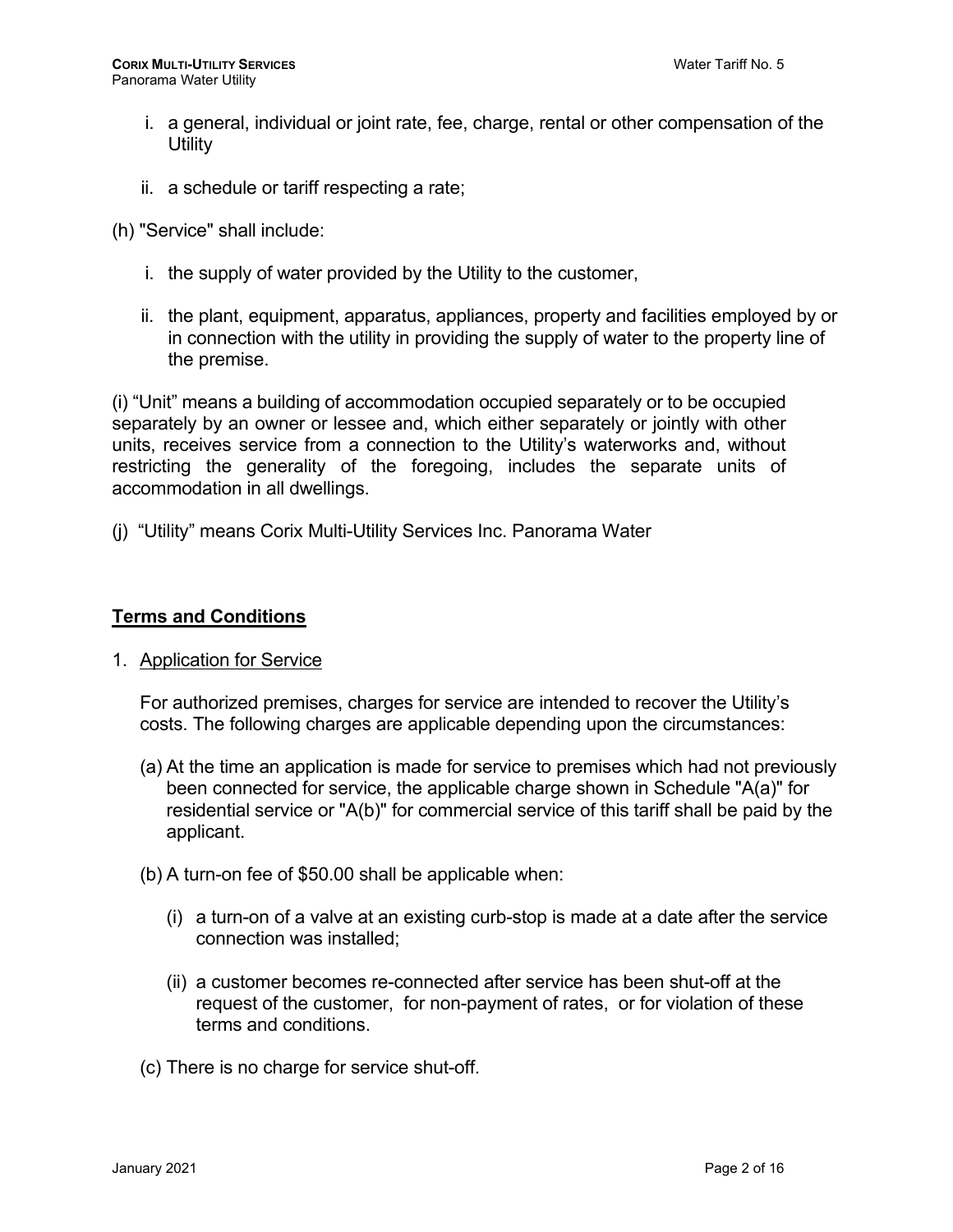(d) At the time an application for service is made by a new customer, an administration charge of \$25.00 shall apply. This charge is not only applicable for a new connection, but also when a new customer, either owner or lessee of the premises, commences receiving service to an existing authorized premises.

#### 2. Billing and Payment

All bills are issued monthly and are due and payable within fifteen days of the date of issue. For metered rates, excess consumption is billed in arrears. If the amount due on any bill has not been paid in full within (30) thirty days from the date of issue a further bill will be rendered to include the overdue amount plus a late payment charge of 1.5% per month.

If a cheque is returned by the customer's financial institution an administration fee of \$25.00 will be charged.

#### 3. Service Shut-Off due to Non-Payment

When an account becomes one month overdue service may be shut off upon 15 days written notice. A notice mailed to the last known postal address of the customer shall be deemed good and sufficient notice. A collection charge of \$30.00 shall be paid each time a Utility representative attends a customer's premises to disconnect service, following the issuance of a shut-off notice but, on attending, the customer pays the representative the full amount due.

Service will not be turned on until all outstanding charges against the service, including the collection charge have been paid.

#### 4. Discontinuance of Service

- (a) Customers must give at least two working days' notice in writing at the office of the Utility when requesting discontinuance of service and shall be liable for payment for all service until such service has been discontinued.
- (b) Any customer who desires to discontinue the use of water for any of the purposes stated in his application for service shall give notice of his intention, in writing, at the office of the Utility, and shall further show that any fittings used for the supply of water for such purposes have been disconnected.
- (c) The Utility may discontinue service to any customer who contravenes the terms and conditions contained in this tariff. In the event of further contravention of the tariff, the Utility may detach the service connection from the customer's premises and, upon re-application for service the customer shall be liable to pay the Utility's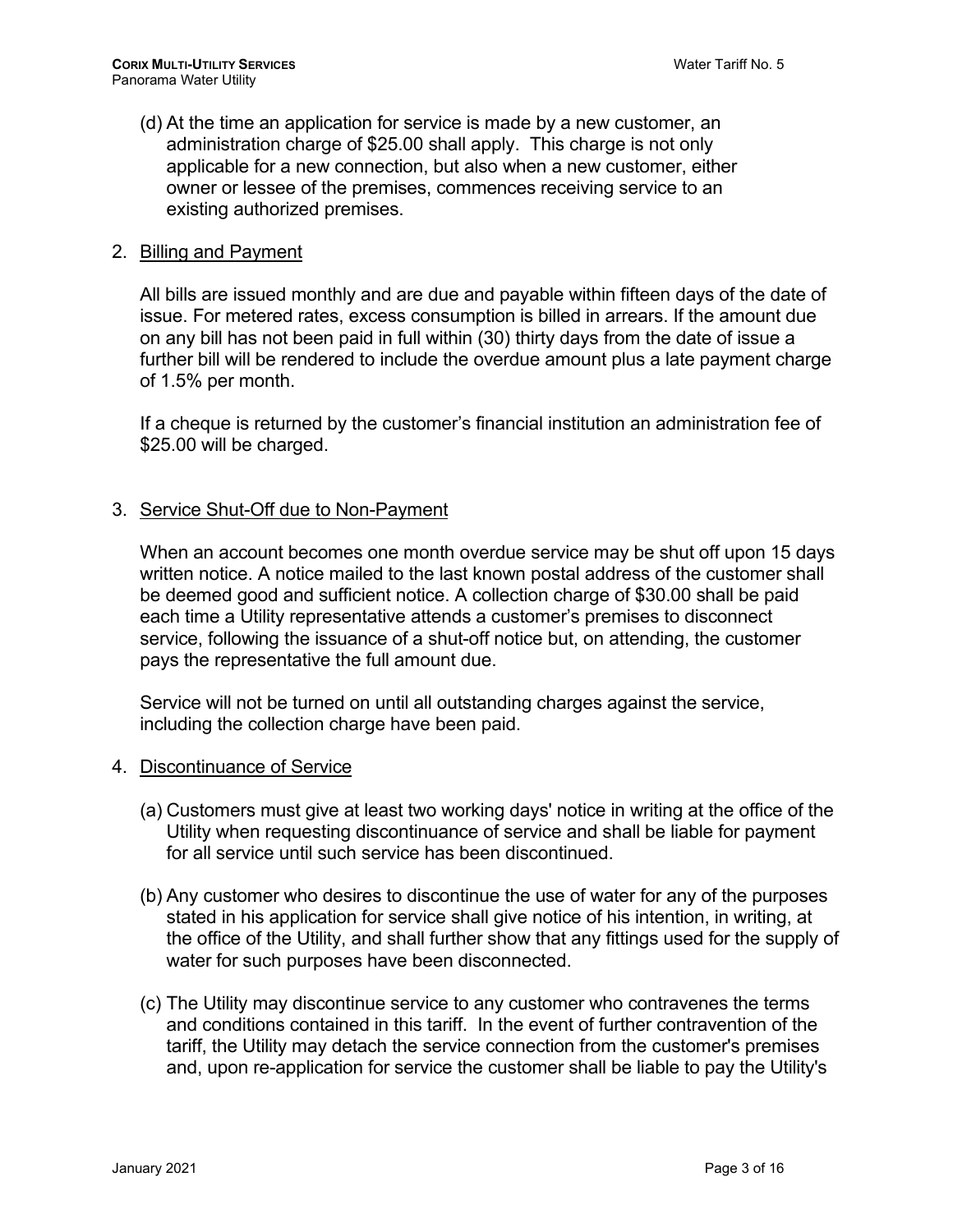cost of performing the said detachment and re-connection in addition to other applicable rates and charges.

#### 5. Access to Premises

The Utility shall have the right of access to the customer's premises at all reasonable times for the purposes of making connections, reading meters, inspecting pipes and appurtenances, checking on the use or waste of water or determining compliance with these terms and conditions.

### 6. Interruption of Service

The Utility intends to maintain at all times an adequate and continuous supply of water to the Customer at suitable pressures but accepts no liability for interruptions due to circumstances beyond its control. However, for the interruptions in excess of 48 hours, a proportionate rebate will be allowed to a Customer served on flat rates. The Utility accepts no liability for any claims, losses, costs, damages or expenses which may be due to an interruption of Service, unless the interruption of Service is due to the negligent or willful misconduct of the Utility or its employees. In cases of negligent or willful misconduct on the part of the Utility or its employees, liability will be limited to direct physical damage and shall not include inconvenience, mental anguish, loss of profits, loss of earnings, or any other financial loss arising out of or in any way connected to the interruption of Service.

### 7. Restriction of Use of Water

The Utility may restrict or prohibit the use of water for gardening, sprinkling, air conditioning, the filling of swimming pools, or other purposes when, in its opinion, such action is necessary to conserve the water supply or to maintain water pressure. A customer who contravenes water use restrictions may receive one warning notice per calendar year before a fine for contravention applies. A notice delivered to the customer's premises shall be deemed good and sufficient notice of a contravention. For each subsequent contravention during the calendar year, a \$50.00 fine is applicable.

#### 8. Limits on Water Use and Water Meters

No customer shall sell or dispose of any water or permit same to be carried away, or use water or allow it to be used in premises, or for purposes other than those stated in the customer's application for service.

A condition of receiving water service is the requirement of the installation of a water meter including remote readout equipment in the service line at a location specified by the Utility and the cost of the installation will be the customer's responsibility. Upon inspection and acceptance of the installation the water meter and its associated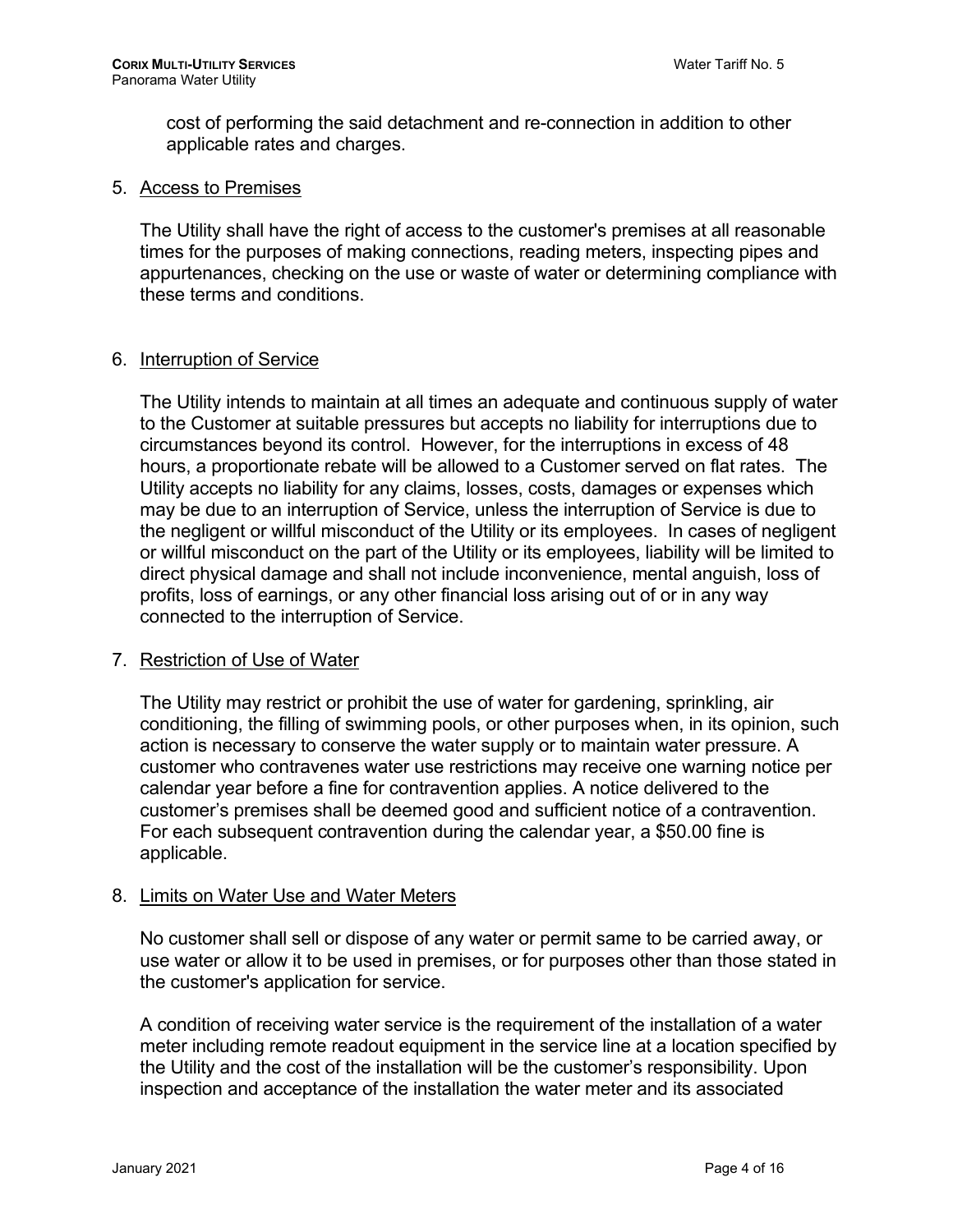remote readout equipment shall become the property of the utility. The utility will then be responsible for the ordinary maintenance, repair and replacement of the meter equipment. The utility also reserves the right to supply and install the water meter and associate remote readout equipment, in which case the customer shall pay the associated cost to the utility.

### 9. Multiple Dwellings

In the case of apartment houses, duplexes or houses containing one or more suites, each such accommodation, whether or not self-contained, shall not be considered as a separate customer unless it is so specified in a schedule of this Tariff.

#### 10.Connections, Alterations and Tampering with utility Equipment

No person, who is not an agent or employee of the Utility, shall make any connections with or alterations to or tamper with any of the Utility's waterworks, including any water meter and associated readout equipment belonging to the Utility, nor turn on or off any valve or curb stop of the Utility, without prior authorization by the Utility in writing. Any person who is found tampering with the utility's works may upon receiving written notice have their water service terminated until such time as the works are restored to the utility's satisfaction.

#### 11.Minimum Size of Services

The minimum size of pipe used to serve any one premises shall be 3/4" (19mm) nominal diameter. The type and diameter of pipe used on the customer's premises should be selected with due consideration of pressure losses from friction.

#### 12.Minimum Earth Cover Over Services

All services on the customer's premises shall be buried below the maximum depth of frost penetration but in any event at a minimum depth of 7 (seven) feet below the surface of the ground.

### 13.Ownership of Service

All water service pipes and fittings carrying water from the main to the customer's property line shall be the property of the Utility.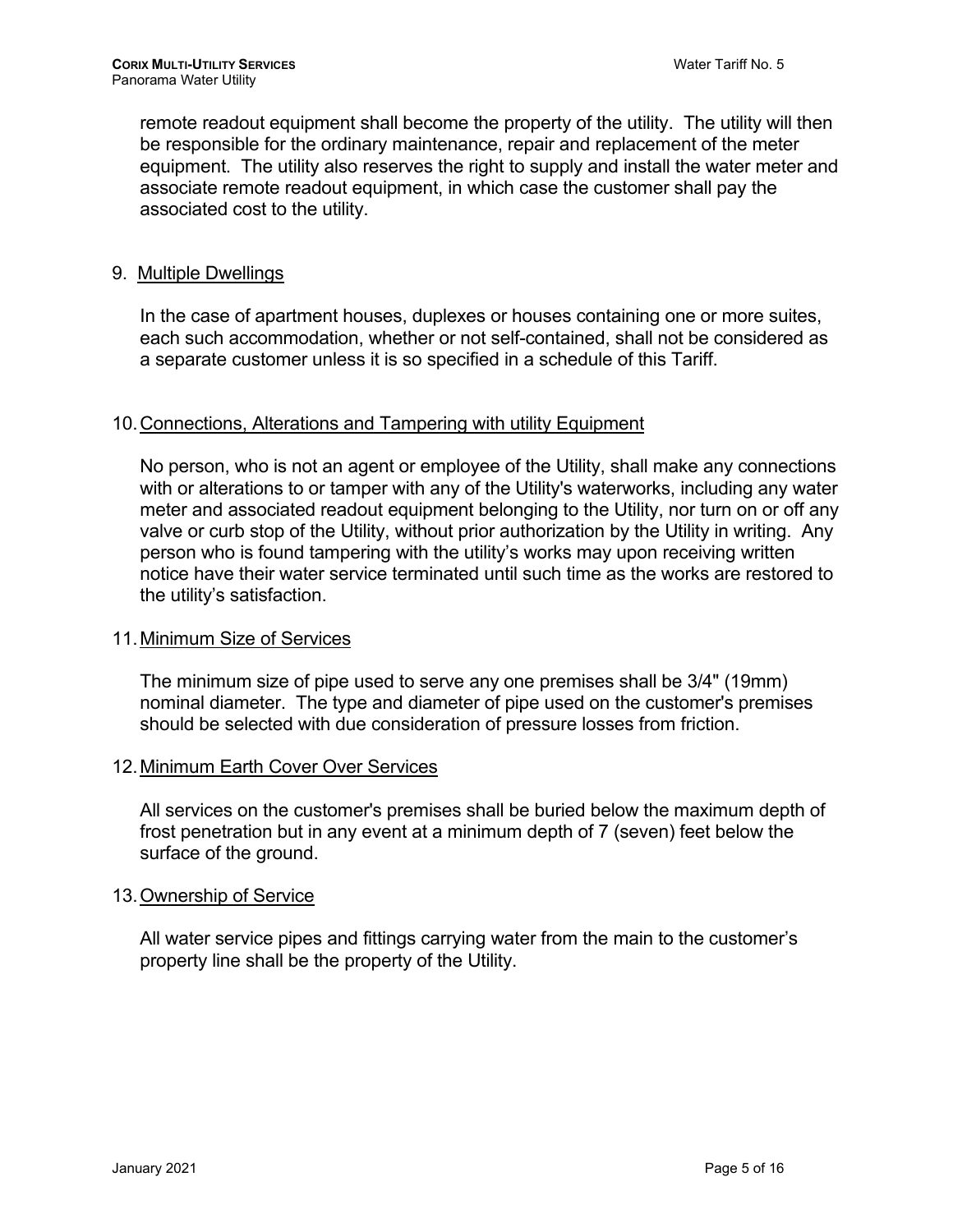## 14.Stop Cock

The customer shall provide a shut-off valve (stop cock) inside each of the customer's buildings in which water is used, for the use of the customer in case of leaky or defective pipes or fixtures, or in case the premises is vacated.

## 15. Customer's Service Pipes

Service connection materials installed on the customer's premises shall be rated by the manufacturer to sustain a minimum working pressure of 160 psi (1100 kilopascals). No service pipe or fitting shall be covered until they have been inspected and approved by the Utility.

### 16.Dangerous Cross-Connections

The customer shall not permit the plumbing on their premises to be connected to any source of water supply other than the Utility's, or to any potential source of contamination, without first obtaining the Utility's permission in writing. Any back-flow prevention devices deemed necessary by the Utility to prevent the entry of contaminants shall be installed at the customer's expense.

### 17.Condition of Customer's Pipes and Fixtures

All customers at their own risk and expense shall keep their pipes, stop cocks and other fixtures in good working order and shall protect them from frost and other damage. The Utility shall, within a reasonable time notify the customer of any leaky pipes and fixtures that are evident on the premises. If the necessary repairs are not made within two (2) working days after such notice has been given, or when the condition of the pipes or fixtures is such as to cause damage to property or material waste of water or damage to property, then without further notice the Utility may shut off the water supply. The water shall not be turned on again until such repairs have been made to the satisfaction of the Utility, and the charges paid as provided by clauses 1 and 4(c) of this tariff. No person whose water supply is shut off pursuant to this section shall have any claim against the Utility for discontinuance of supply.

### 18.Notice of Service Shut-off

The Utility shall have the right at all times to shut off the water supply temporarily to any premises in order to make repairs, replacements, alterations and extensions to the Utility's waterworks as shall, in the opinion of the Utility, be deemed necessary. Whenever possible the Utility will give reasonable advance notice of shut-off, and, in all cases where the Utility expects service to be interrupted for 24 hours or more, the Utility shall give advance notice to its customers.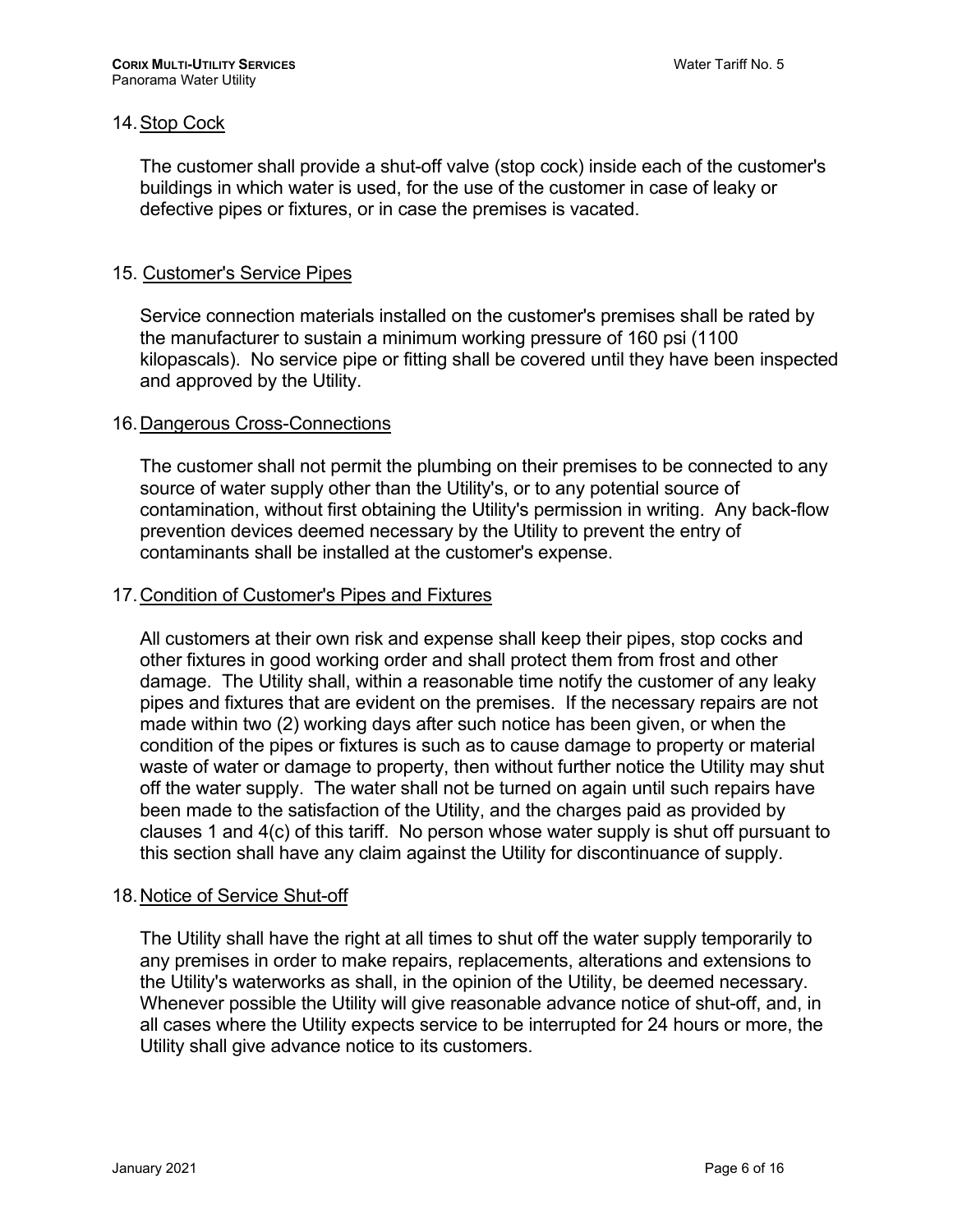### 19.Application for Extension of Service

For lots not authorized for service, all applications for extension of water service shall be made in writing, by the owner or lessee of the premises to which the application refers, or by the owner's duly authorized agent. All applications for service shall state:

- (a) the purpose(s) for which the service is to be used (i.e. domestic, commercial, irrigation, etc.);
- (b) the legal description of the property;
- (c) the number and location of the premises to be served.

Charges for extension of service are intended to recover the Utility's costs. For each application, an initial deposit of \$200 is required to be paid at the time of application. Additional costs incurred by the Utility for legal, engineering and other fees, including Utility staff time, will be payable by the applicant and may require further deposits prior to undertaking certain aspects of the application process.

Each application for extension of service requires an amendment to the Utility's Certificate of Public Convenience & Necessity (CPCN) to include the lot(s) within its authorized service area. In response to each application, the Utility will detail the terms and conditions of service including all rates and charges applicable. Prior to the issuance of an amended CPCN, confirmation is required that either a deposit into the Utility's Deferred Capacity Trust Fund under Schedule B of this tariff has been made or that additional works have been constructed and contributed to the Utility by the applicant as required by the Comptroller of Water Rights.

Once the amended CPCN is issued, and while the lot(s) are not receiving service, availability of service charges under Schedule G of this tariff will be applicable.

Additional applications shall be made for all extensions of service to additional premises and for additional purposes.

### 20.Water Main Extensions

#### General Provisions

- 20.1 Any waterworks installed pursuant to an application for extension of service shall be the sole property of the Utility
- 20.2 The size, type, quality of materials, and their location will be specified by the Utility and the actual construction will be done by the Utility or by a construction agency acceptable to it.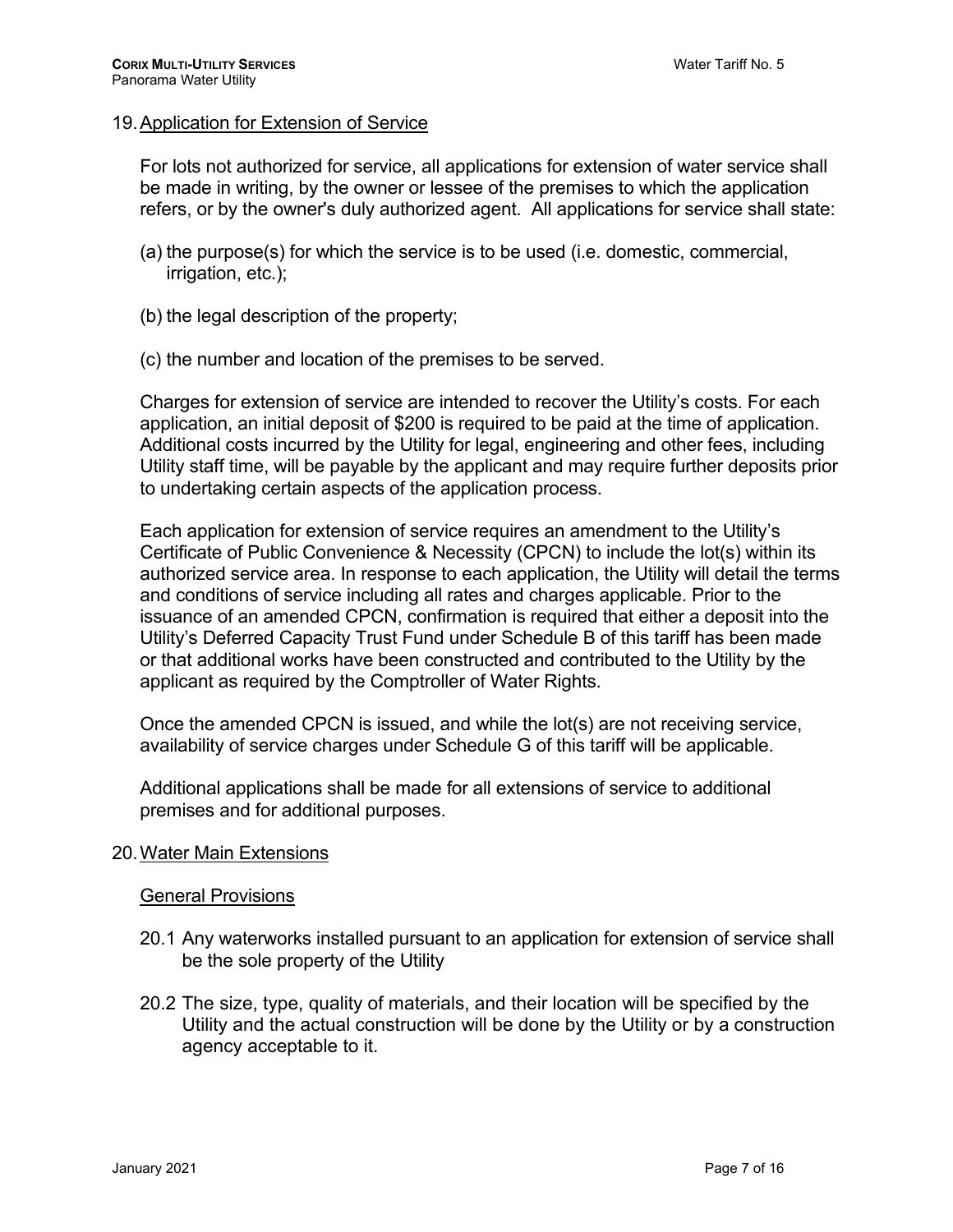- 20.3 In arriving at the length of the main extension necessary to render service to any point, the distance from such point to the nearest distribution main shall be considered along lines of proper construction and common practice in the location of public waterworks, due consideration being given to the general layout of the Utility's system. The length of the extension shall be measured along the lines of proper construction from the nearest distribution main to the middle of the furthest property to be served.
- 20.4 The Utility will not be required to make extensions where road grades have not been brought to those established by public authority.
- 20.5 Where an extension must comply with a law, statute, bylaw*,* ordinance, regulation, specification or order of a public authority, the estimated cost of the extension shall be based upon the waterworks required to comply therewith.

### Method of Allocating Advances and Refunds

20.6 Advances by original applicants:

When more than one applicant is involved and an advance is required in payment for a main extension the amount of the advance shall be divided equally or as otherwise agreed among the applicants are made known to the Utility.

20.7 Advances by subsequent customers:

An extension charge equal to a pro-rata share of the original cost of the main extension shall be collected by the Utility from each additional customer who connects to the original main extension within five years. The extension charge collected above shall be refunded equally or as otherwise agreed to the customers who already have advances deposited with the Utility as a result of connection to the extension, so that in the result all subscribers will have paid their pro-rata share or as otherwise agreed by them and made known to the Utility.

20.8 Advances which may be required from applicants in payment for extensions will be held by the Utility without interest. Refunds will be made in accordance with these rules and no *person* will have refunded to them an amount in excess of the amount of their advance. Refunds will be paid to the current registered owners of the properties on account of which the deposits were received. Any amount not used by the Utility for construction of the extension and not refunded at the end of five years from the date the advance was received by the Utility from the original applicant or applicants will be retained by the Utility and transferred to the "Deferred Capacity Trust Fund" account. Thereafter additional customers will be connected without being required to pay the extension charge.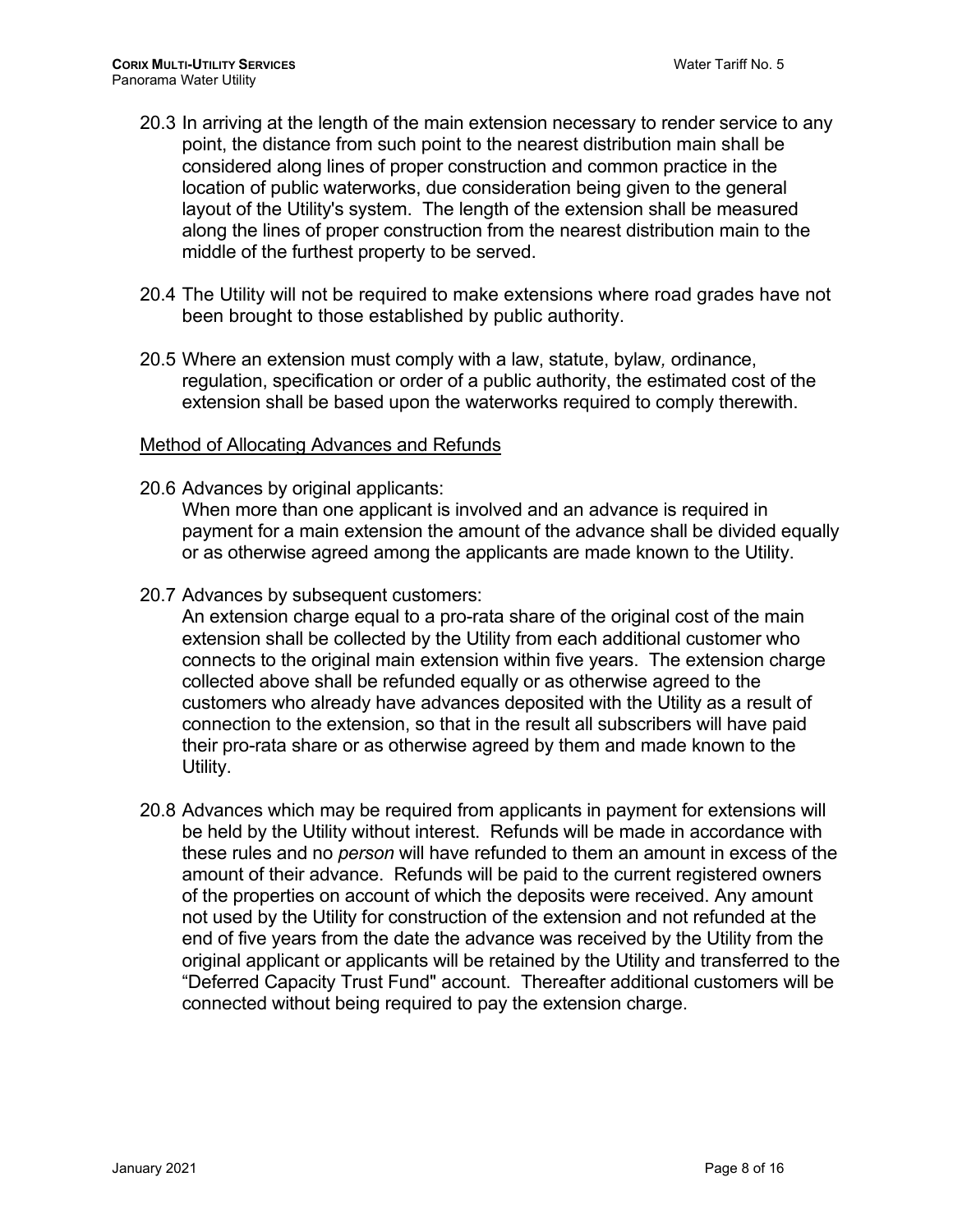### 21.Winter Construction

The Utility reserves the right to refuse to make extensions and install service pipe to a customer's property line under frost conditions in the winter months that would make the undertaking impractical or in the Utility's opinion, excessively costly.

### 22 Amendments to Tariff

The rates and charges recorded in this tariff are the only lawful, enforceable and collectable rates and charges of the Utility, and shall not be amended without the consent of the Comptroller. The Comptroller, on his own motion, or on complaint of the Utility or other interested persons that the existing rates in effect and collected or any rates charged or attempted to be charged for service by the Utility are unjust, unreasonable, insufficient, unduly discriminatory or in contravention of the Water Utility Act, regulations or law, may, after investigation, determine the just, reasonable and sufficient rates to be observed and in force, and shall, by order, fix the rates.

The Utility may submit to the Comptroller, by letter of application together with full supporting documentation, proposed amendments to rates and charges, and other terms and conditions of service. After initial review of the application, the Comptroller may require the Utility to give an acceptable form of notice of the application to its customers and other interested persons. The notice will state a specific time period within which any interested persons may submit objections to the application to the Comptroller. After investigation of the application and any objections thereto, the Comptroller will decide the matter and notify all interested persons of his decision.

### 23 Liability

The Utility shall not be liable for any claims, losses, costs, damages or expenses incurred by the Customer or any other person arising out of the performance by the Utility of the Service, including without limitation any failure to perform the Service except to the extent that such claims, losses, costs, damages or expenses are caused by the negligent or willful misconduct of the Utility or its employees. In cases of negligent or willful misconduct on the part of the Utility or its employees, liability will be limited to direct physical damage and shall not include inconvenience, mental anguish, loss of profits, loss of earnings, or any other financial loss arising out of or in any way connected to the failure by the Utility to perform the Service.

### 24 Responsibility of Customer

The Customer shall be responsible and shall pay for any damage to property owned by the Utility and located on the Customer Premises when such damage is caused by the Customer or anyone permitted by the Customer to be on the Customer Premises.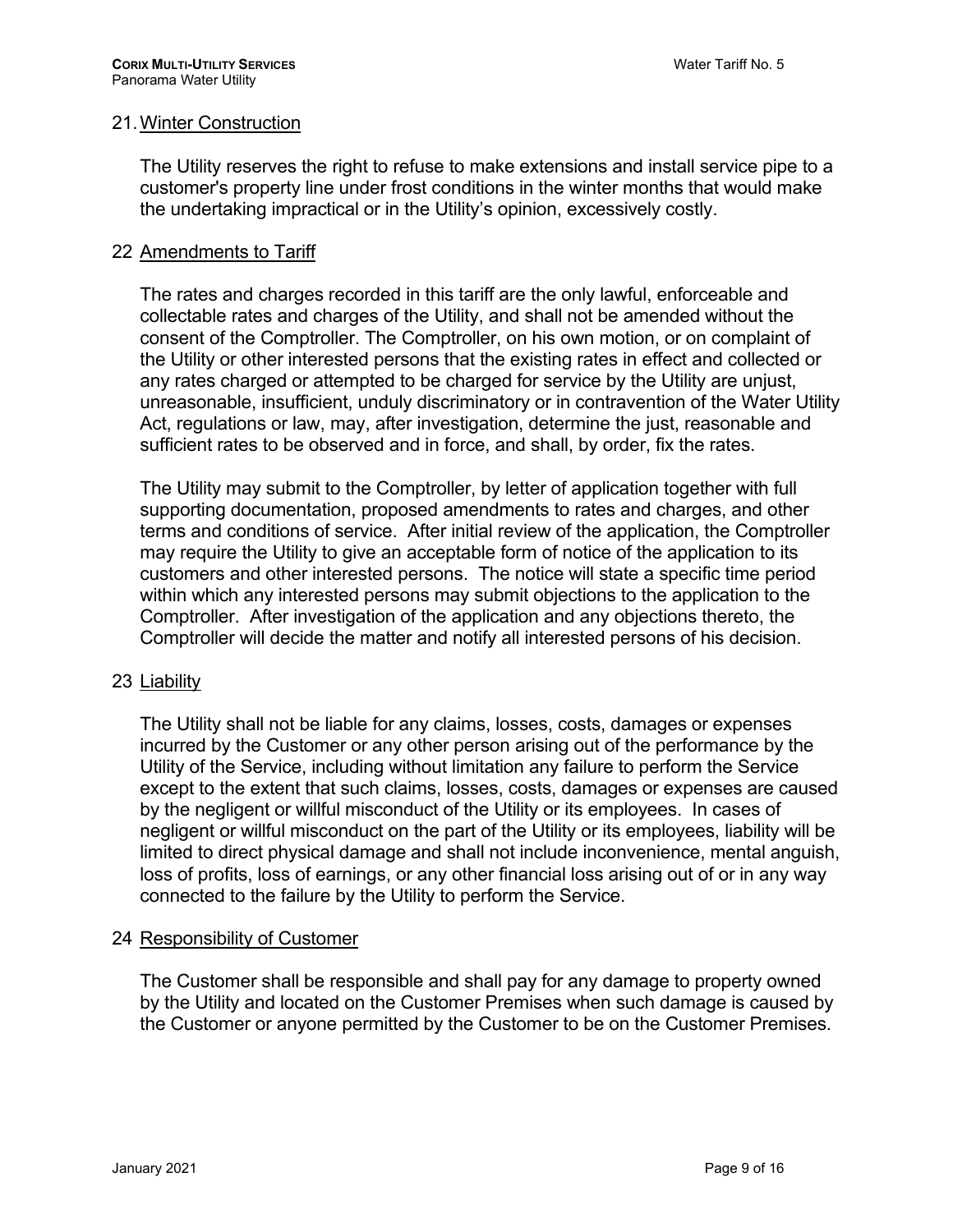# 25 Disputes

In case of disagreement or dispute regarding the application of any provision of these terms and conditions, or in circumstances where the application of the terms and conditions appears impracticable or unjust to either party, the Utility, or the applicant or applicants, may refer the matter to the Comptroller for adjudication.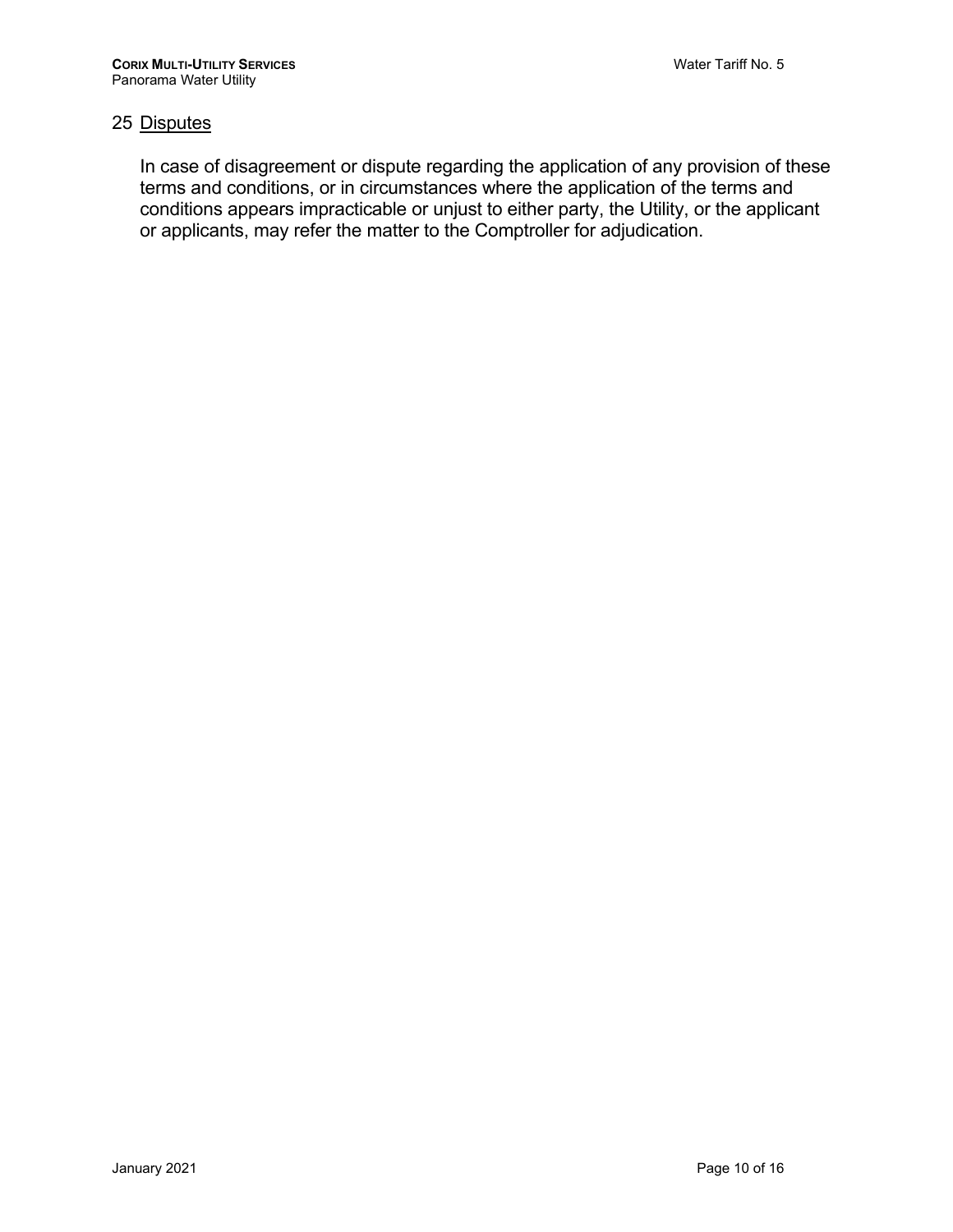# **Schedule "A" - Water Service Connection**

The charges shown below apply to connections to a main (see page 2, section 1(a)).

The connection charge recovers the cost incurred by the Utility, and not otherwise recovered, of a meter with accompanying fittings, pressure regulating device and backflow prevention device. Cost herein includes any administrative overhead incurred.

| (a) | <b>Residential Connection Charge</b> | \$225.00 |
|-----|--------------------------------------|----------|
| (b) | <b>Commercial Connection Charge</b>  | at cost  |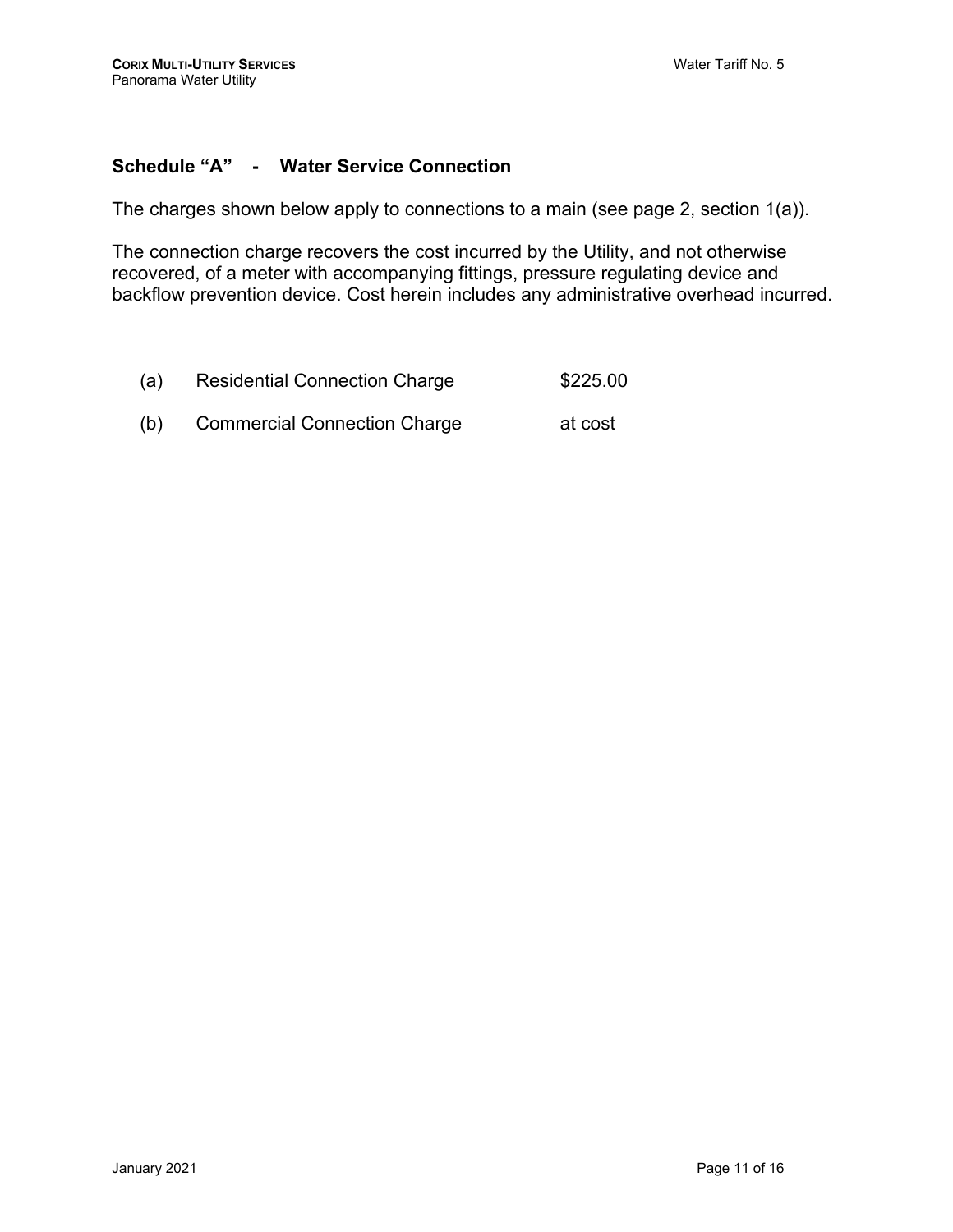# **Schedule "B" - Contribution in Aid of Future Construction**

Where as a result of premises becoming qualified as authorized premises a greater number of units require or may require service from the utility, thus utilizing waterworks capacity presently or in the future, then, upon application for an extension of service, in addition to the connection charge and any main extension costs, the charge shown below shall be paid.

For each domestic service premises qualifying as authorized premises  $$1,585$  per bed unit

Note: A bed unit is defined in the Definitions section.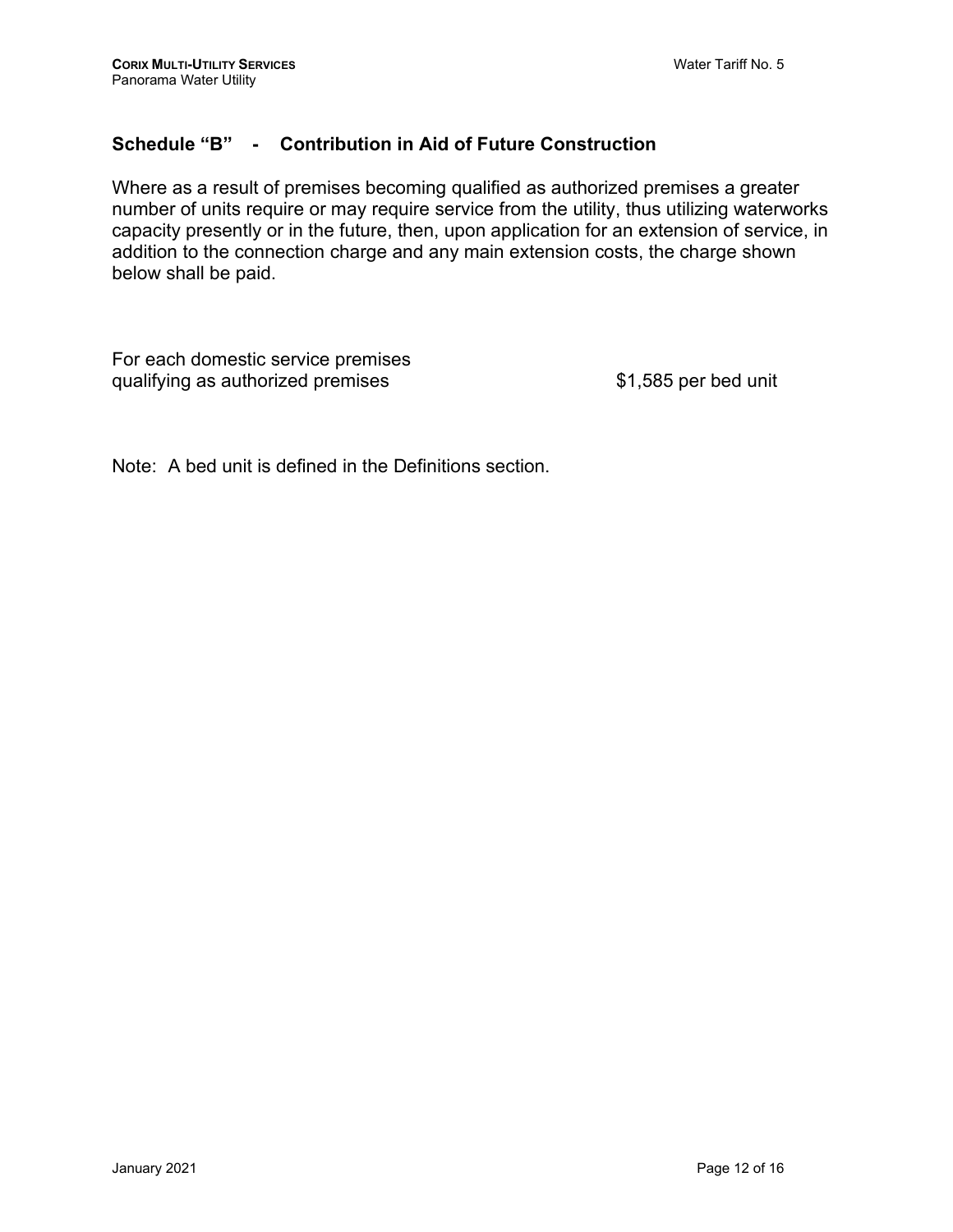## **Schedule "C" - Residential Rates**

**Applicability:** To residential customers receiving domestic service, including single family dwellings, condominiums, duplexes and single family townhouses.

## As of January 1, 2021:

- 1. A **Fixed Charge \$6.59** per bed unit per month
	-
- 2. A **Metered Rate \$4.01** per cubic meter \$1.21 per cubic meter

### As of January 1, 2022:

- 1. A **Fixed Charge \$8.57** per bed unit per month **2.** A **Metered Rate \$5.21** per cubic meter
	- 2. A **Metered Rate \$5.21** per cubic meter
	-

\$1.46 per cubic meter

- **Notes**
- 1) Rates are billed monthly (Page 2, Section 2).
- 2) **Rider 1**: Consumption Deferral Account Four-year rate rider approved through Order No. 2548 beginning January 1, 2019. The Rider 1 rate will change each January 1<sup>st</sup> based on annual forecast consumption.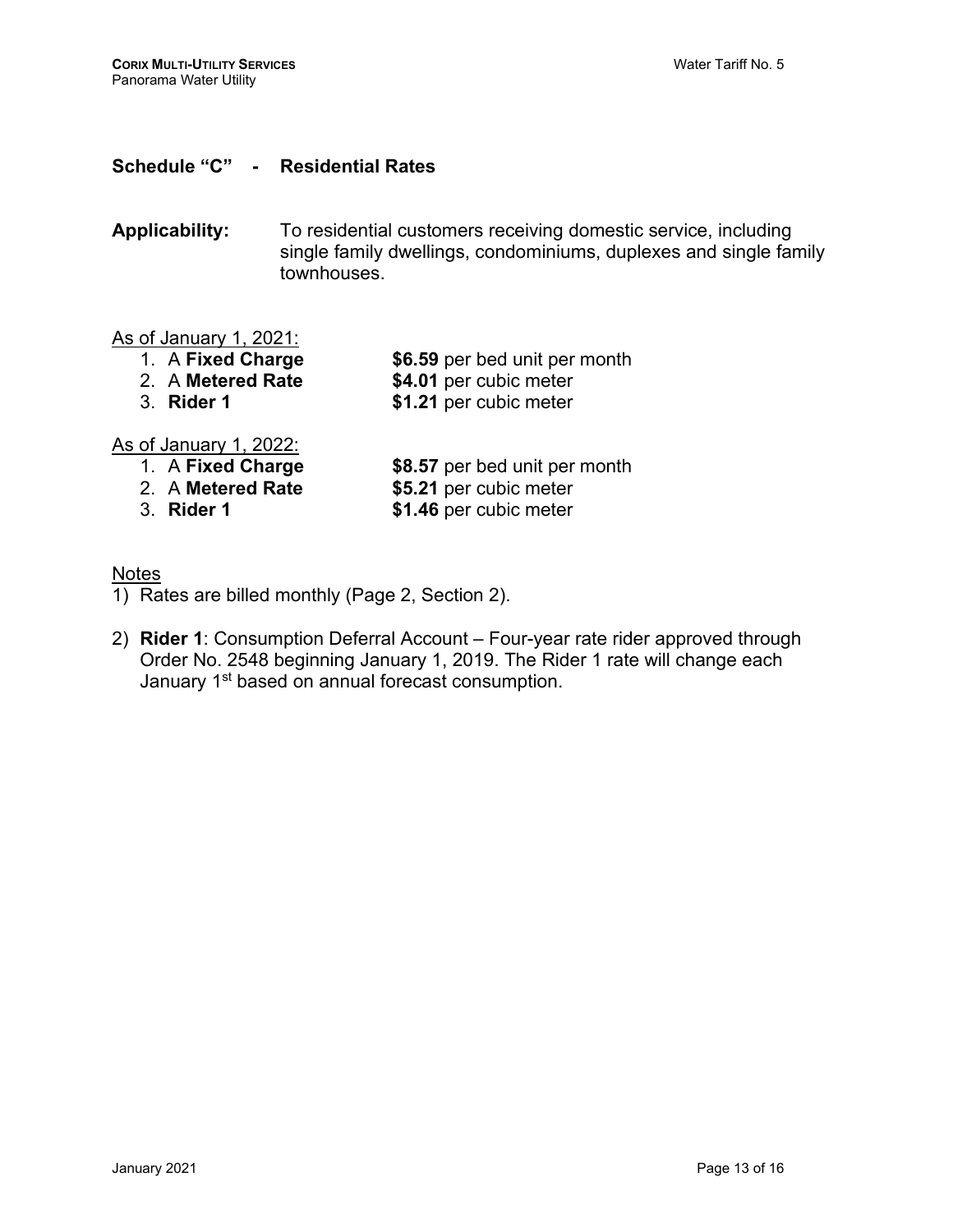# **Schedule "D" - Commercial Rates**

**Applicability**: To all commercial customers receiving service.

# As of January 1, 2021:

- 1. A **Fixed Charge \$7.32** per bed unit per month
	-
	-

2. A **Metered Rate \$4.20** per cubic meter

\$1.21 per cubic meter

As of January 1, 2022:<br>1. A Fixed Charge

- \$9.51 per bed unit per month
- 
- 
- 
- 2. A **Metered Rate \$5.46** per cubic meter \$1.46 per cubic meter

# **Notes**

- 1) Rates are billed monthly (Page 2, Section 2).
- 2) **Rider 1**: Consumption Deferral Account Four-year rate rider approved through Order No. 2548 beginning January 1, 2019. The Rider 1 rate will change each January 1<sup>st</sup> based on annual forecast consumption.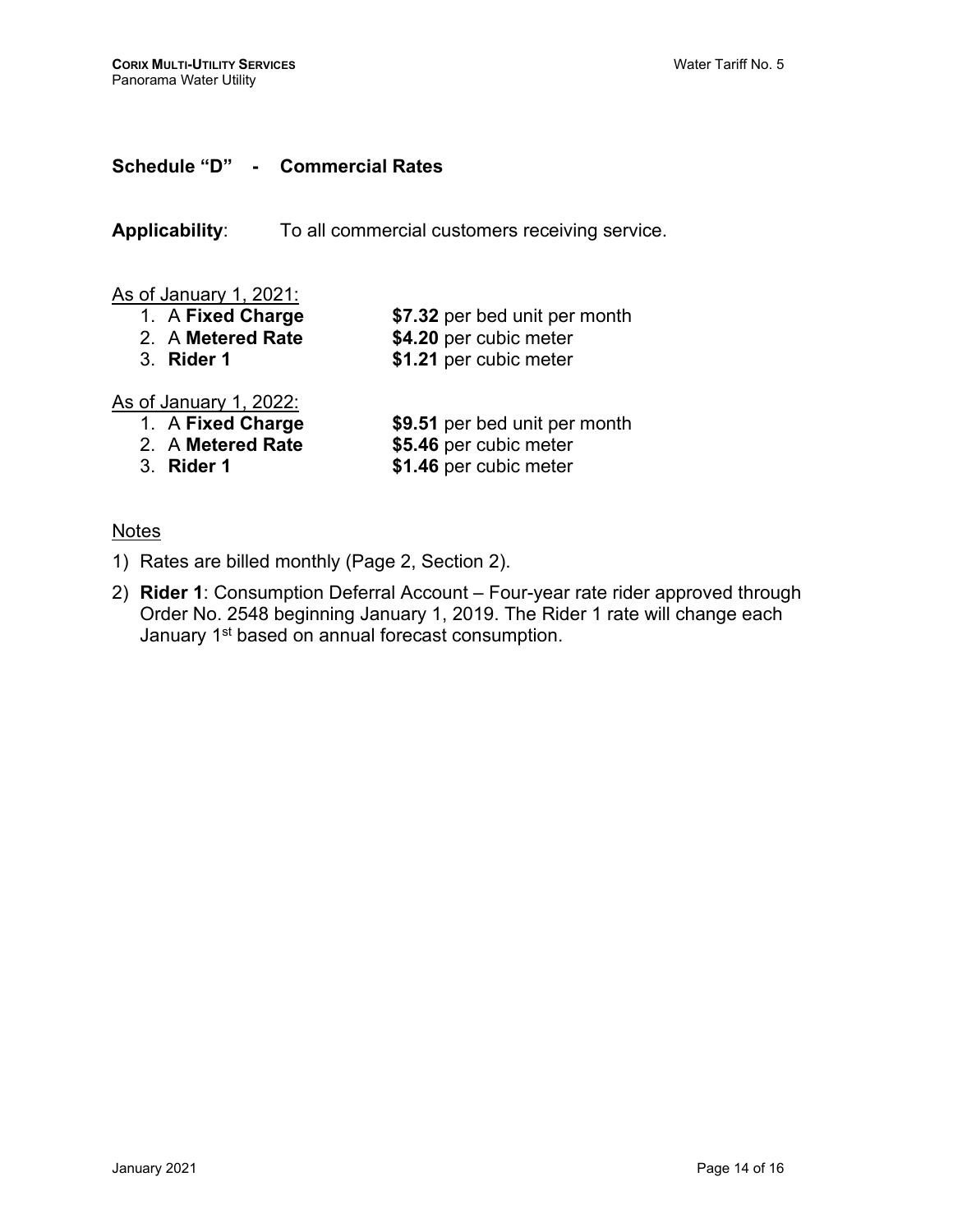# **Schedule "E" - Fire Hydrant & Standpipe Rates Per Fire Protection Agreement**

**Applicability:** Within that portion of the utility's authorized service area in the RDEK fire protection district or other recognized local fire protection authority.

**Rates:** Hydrants included in rates Standpipes/Blow-Offs included in rates